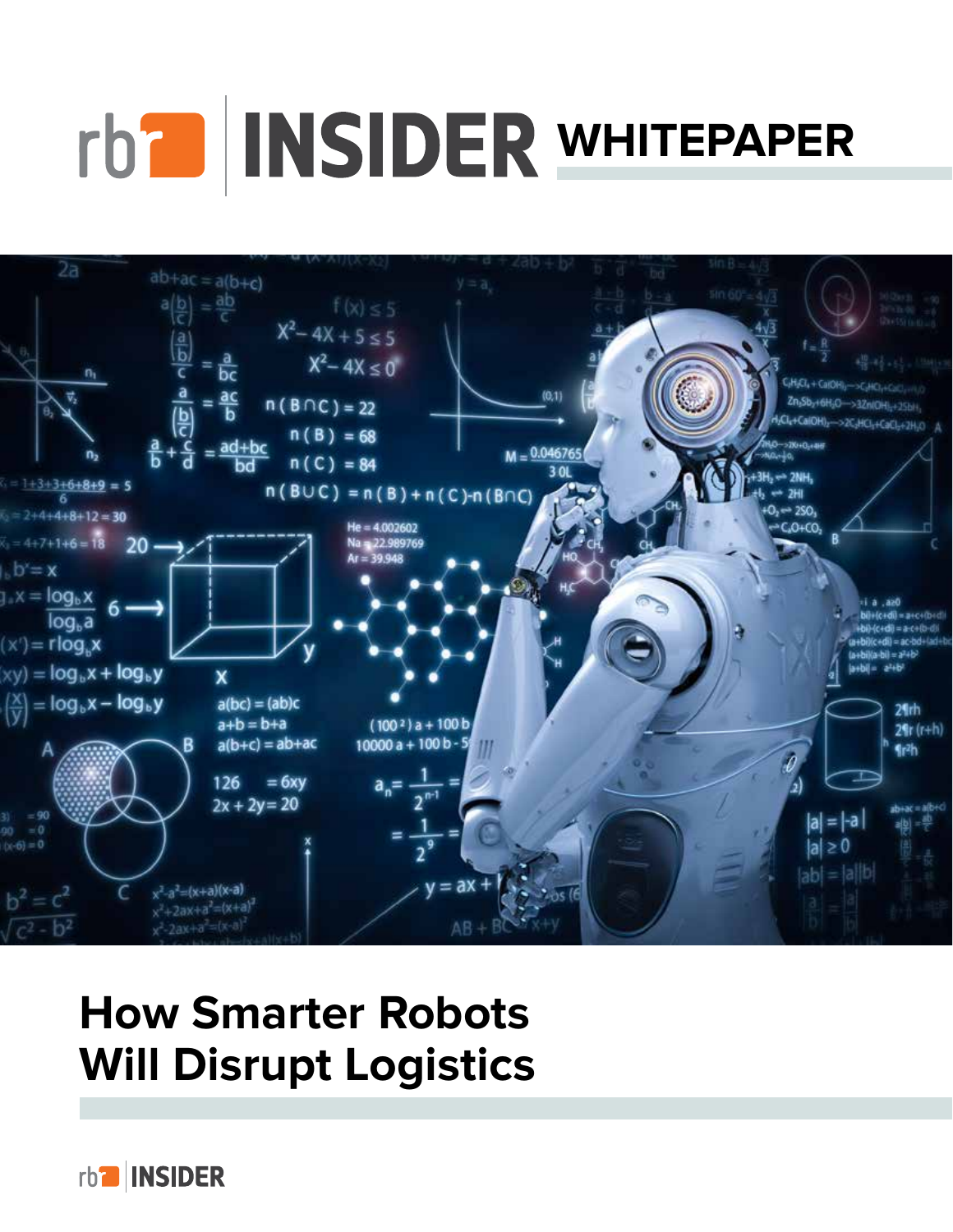# TABLE OF CONTENTS

#### **[EXAMPLE: DISRUPTING THE GLOBAL SUPPLY CHAIN IN GERMANY](#page-2-0)**

**[HOW AI MAKES ROBOTS SMARTER THROUGH REINFORCEMENT](#page-3-0)  [LEARNING](#page-3-0)**

**[MENIAL TASKS NO LONGER](#page-4-0)**

**[HOW AI WILL RESHAPE THE FUTURE OF LOGISTICS](#page-6-0)**

**[BETTER, FASTER, AND CHEAPER](#page-8-0)**

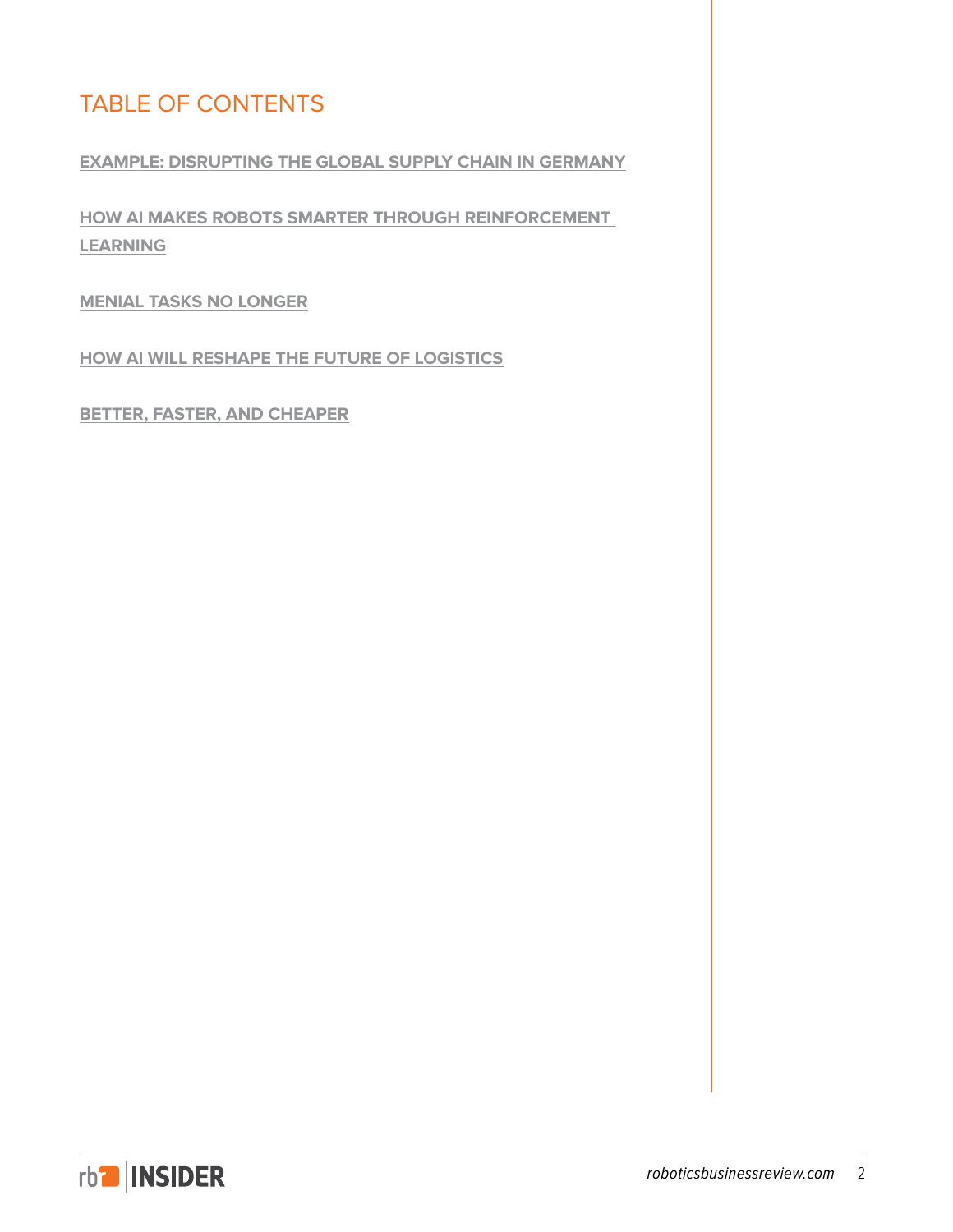# <span id="page-2-0"></span>**HOW AI AND ROBOTICS WILL RESHAPE THE FUTURE SUPPLY CHAIN**

*New machine learning techniques are helping to create robots that are better and faster for moving products from origin to destination.* **By Jim Romeo**

Advances in robotics and artificial intelligence continue to drive the industry, but nowhere is this more evident than in today's modern supply chain. With speed and efficiency improvements, these technologies are reshaping the future of logistics in all facets of the global supply chain.

Logistics, by its very nature, is a dynamic sector with many moving parts. Products, people, vehicles, and now robots all move about in an effort to get products from origin to destination without disruption or damage, and in the shortest time possible. Today's modern enterprise constantly seeks ways to improve their competitive edge – moving the supply chain smartly is a strategy that robotics and AI are helping with.

As robots and AI start to converge, companies will begin to see smarter robots that can go beyond initial, mundane tasks into more complex systems that create even more value for the companies that deploy them.

# EXAMPLE: DISRUPTING THE GLOBAL SUPPLY CHAIN IN GERMANY

The Hamburg Port Authority (HPA) in Germany is the third largest port in Europe and 14th largest in the world. More than 132 million tons of freight travel through it annually, and that figure is expected to double by 2025. It's growing fast, but because of its location near downtown Hamburg, the port

cannot expand beyond its current footprint.

Maciej Kranz, VP of Strategic Innovation at Cisco and author of *Building the Internet of Things*, successfully pioneered innovative uses of AI, machine learning, robotics and Internet of Things (IoT)



*The Hamburg Port Authority is automating processes in order to move more freight without expanding its footprint.*

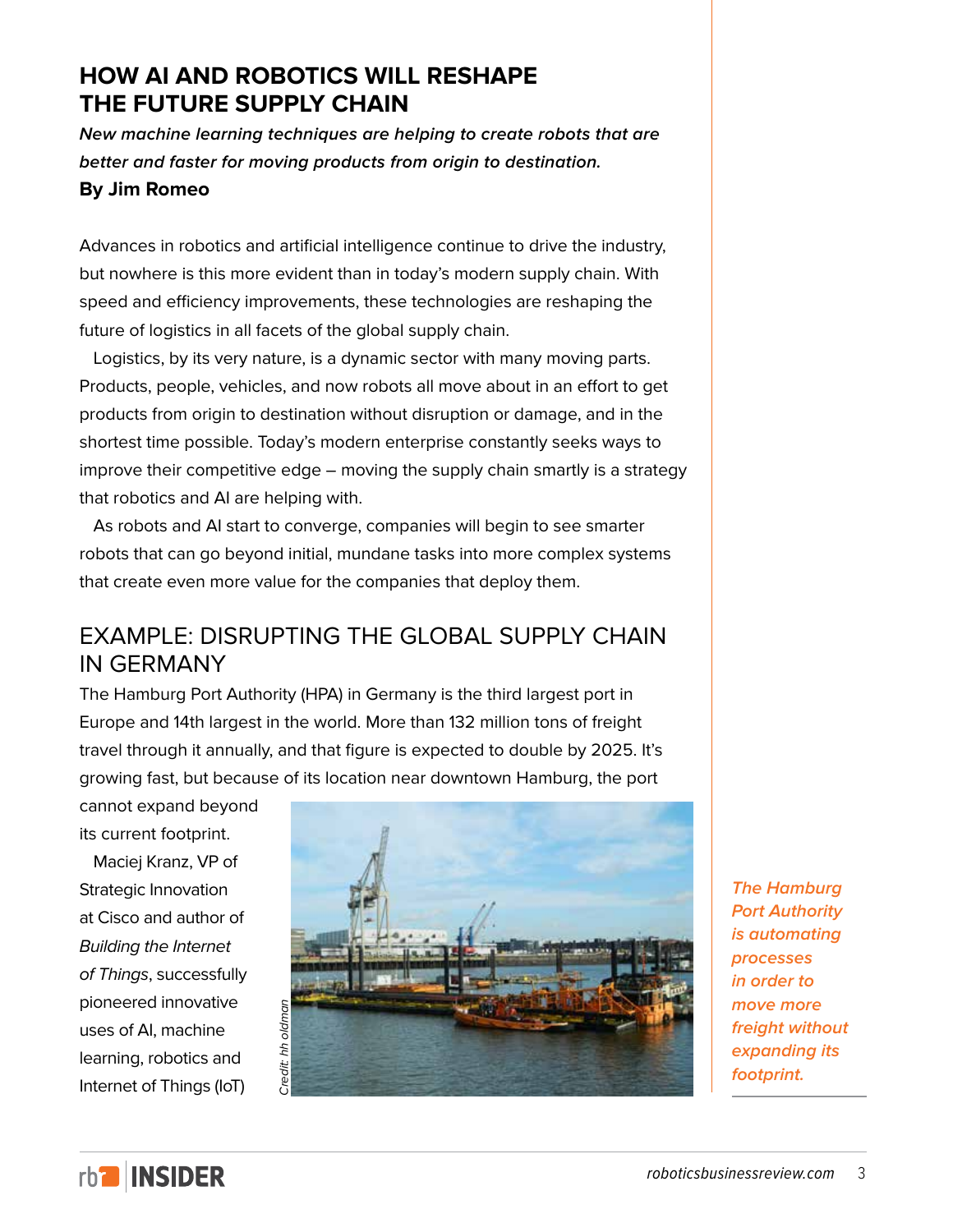<span id="page-3-0"></span>technologies in dozens of enterprises. Cisco helped the port authority implement more intelligent and automated harbor operations through the adoption of new technologies.

For example, IoT-enabled sensors on assets such as cranes and pallet loaders, as well as infrastructure such as roads and bridges, help optimize efficiency by speeding freight turnover and moving cargo in and out faster. Sensor data is also used for preventive maintenance, helping to avoid costly downtime. Real-time analytics on asset health, and the ability to schedule preventive maintenance is one of the fastest ways to achieve return on investment, Kranz said, as the reduction in operational disruption alone may pay for the investment in AI and IoT technologies.

Kranz also said the Daihatsu Motor Company is using technologies such as AI, IoT and 3D printing to connect its supply chain to enable mass customization in ways previously not possible. For example:

- Information can be shared in real time between each element in the supply chain;
- Buyers can click on the components they want;
- Suppliers can logistics providers can see what components are being ordered, and with rapid systems retooling they can adjust schedules appropriately, even on the fly.

# HOW AI MAKES ROBOTS SMARTER THROUGH REINFORCEMENT LEARNING

Before robots can start disrupting the supply chain, they have to become smarter. One way companies are doing this is through reinforcement learning.

"Advances in reinforcement learning have been useful in shaping robot capabilities," said Rob May, co-founder and CEO at Boston-based [Talla](https://talla.com/) and [BotChain.](https://botchain.talla.com/) "When robots get started, they have limited knowledge. The problem with deep learning is that it requires a large data set to train on. Reinforcement learning, by contrast, learns from a series of individual interactions. This allows a robot to update its model of the world after each thing happens."

The ability to use deep learning in robotics enables a robot to actually learn and solve problems, much like a human being. "AI has had a profound impact on the field of robotics," said Ruban Phukan, co-founder of DataRPM, and vice president of product for Bedford, Mass.-based Progress Software. "Techniques like deep learning combined with reinforcement learning have helped create approaches where a robot can automatically learn to perform a particular





*Rob May*

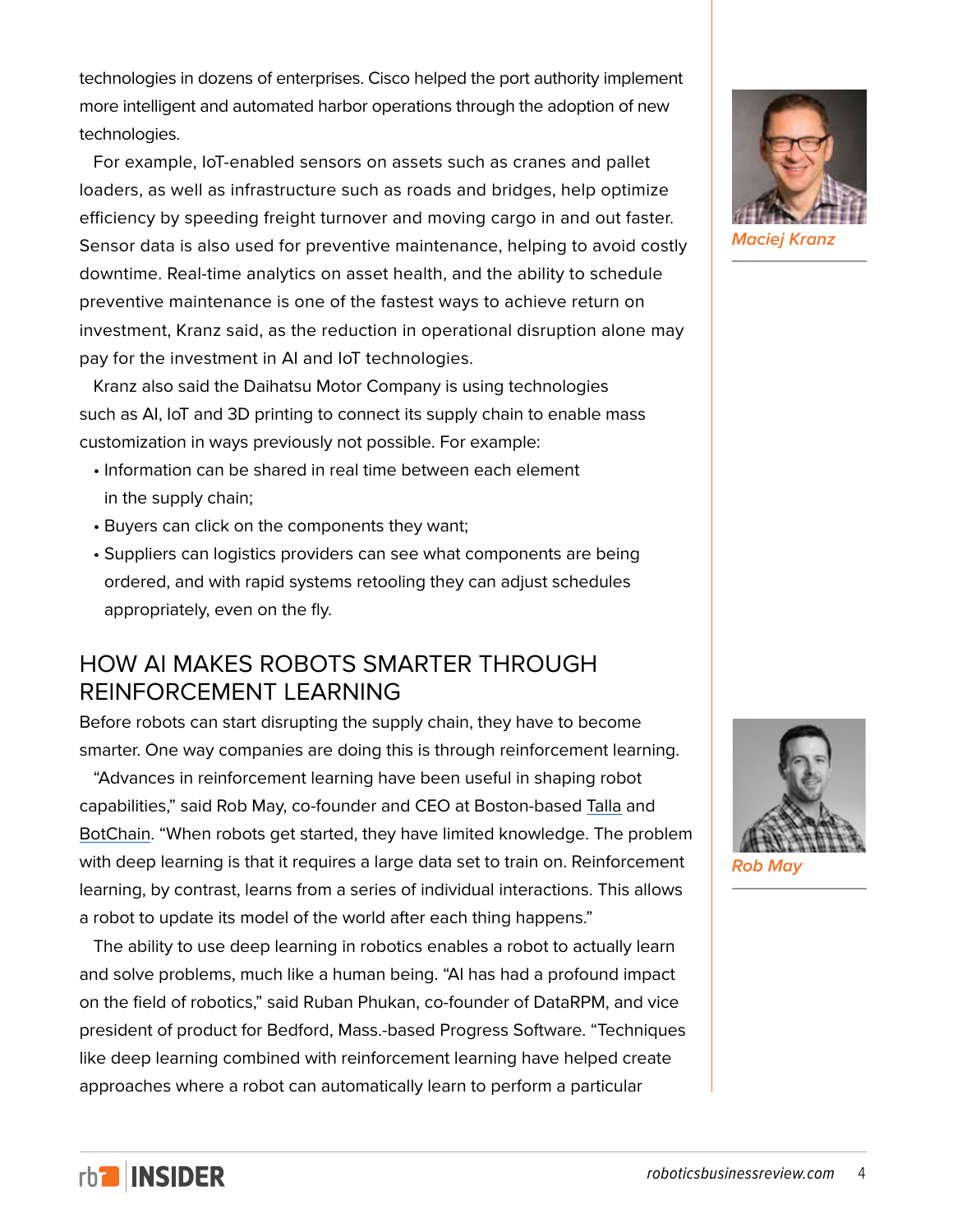<span id="page-4-0"></span>task by trying out things on its own within defined boundaries. So rather than gathering a huge amount of upfront training data or writing complex rules, all a trainer needs to do is define the environment in which the robot operates, the actions that it can take, and assign rewards to specific actions taken from different states. The robot learns to perform the task by trial and error, where it identifies actions that generate the maximum rewards.

"This is very similar to how we humans also learn in our early ages, by following actions that get a positive reward and avoid actions that cause negative rewards," Phukan said. "This helps a robot self-learn many complex tasks and adapt continuously by interacting with the environment directly or via simulations. With this approach, the robots can even learn to discover new solutions to problems on their own without requiring domain experts to explicitly program the robot or train them on those solutions."

By learning how to solve problems, AI can increase output and the efficiency of creating such output. "Within supply chain and productivity, robotic technology has the full potential of significantly increasing output," said Phil Renaud, executive director at The Risk Institute, a research center at The Ohio State University in Columbus, Ohio. "Machine learning can leverage the experience of the most productive technologies, order tasks, pick associates and leverage that learning and productivity across many applications. Equipment is then much better utilized, increasing efficiency and in turn reducing error rates."

# MENIAL TASKS NO LONGER

Increasing output and efficiency is a transformation from the past when robots were thought only to be suited for menial tasks. Now, with AI, robots become smart. They can think, learn, solve problems, and even predict. This is a radical transformation for the supply chain.

"When robots were first used in the manufacturing industry, they were primarily suited for monotonous and unskilled jobs, as their capabilities were rudimentary," said PRK Krishnan, vice president and global head of Enterprise Intelligence Automation, Tata Consultancy Services in Mumbai, India. "But a combination of AI, robotics, and deep learning have allowed robots to acquire cognitive skills, so they can now be utilized for complex automation jobs they could never do before."

When this newfound intelligence is combined with motion, they now are capable of tasks that require accuracy and precision. "AI as it relates to the



*Ruban Phukan*



*PRK Krishnan*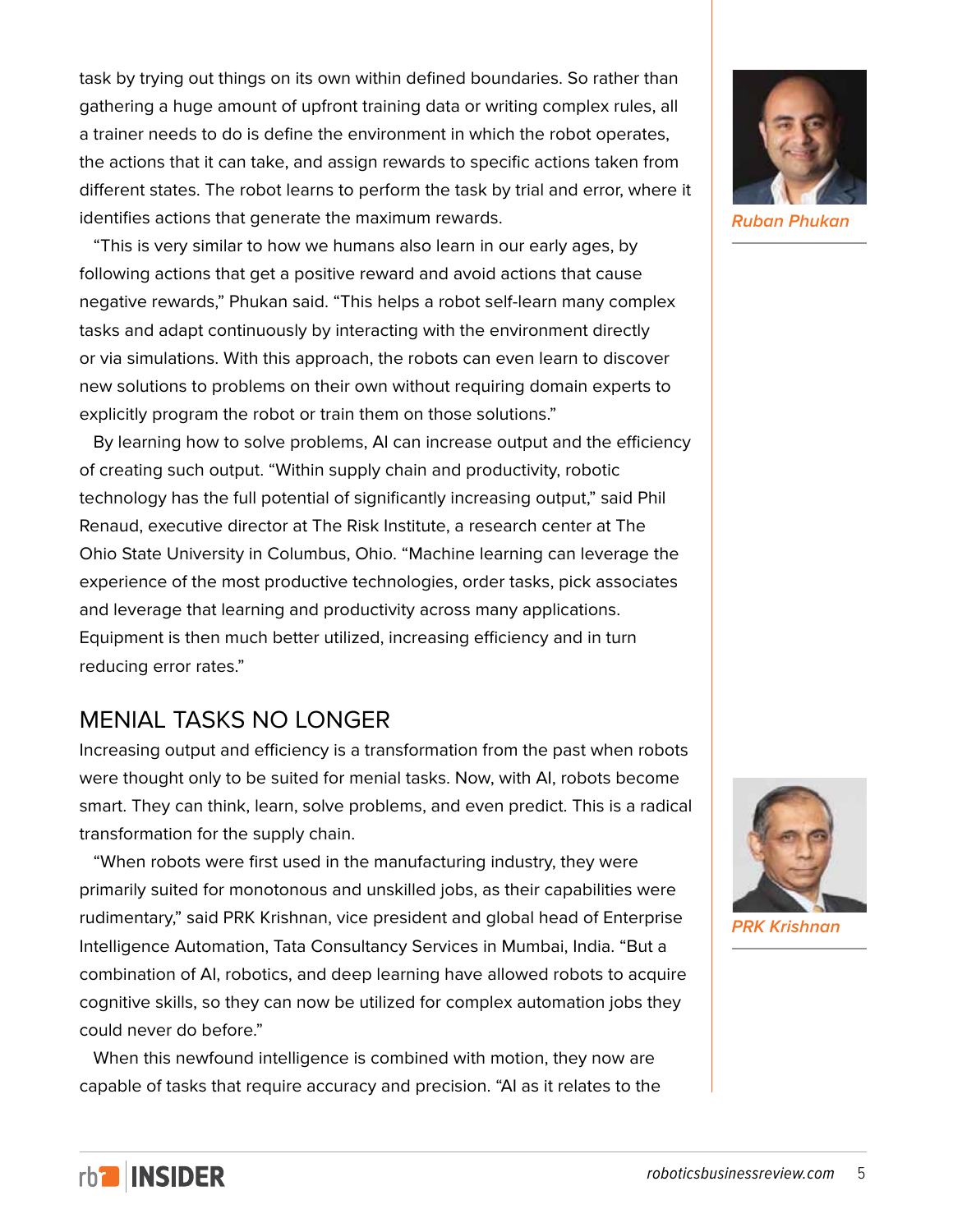**"… A COMBINATION OF AI, ROBOTICS, AND DEEP LEARNING HAVE ALLOWED ROBOTS TO ACQUIRE COGNITIVE SKILLS, SO THEY CAN NOW BE UTILIZED FOR COMPLEX AUTOMATION JOBS THEY COULD NEVER DO BEFORE."**

more mainstream views on robotics brings the ability to apply predictions to the actions of the robots," said Ron Wince, founder and CEO of [Myndshft Technologies](https://www.myndshft.com/) in Mesa, Ariz. "Autonomous vehicles are a good example of how the physical actions normally connected with robotics are enhanced by the ability for a machine

to think, predict, learn, and act such as in AI. Simple robots are programmed to do fairly low level, routine tasks; but when enhanced with AI, they can actually make the robotics actions better and more accurate."

"The tides of technological change have met resistance since the Luddites [a radical group of English textile workers and weavers in the 19th century who destroyed weaving machinery as a form of protest]; yet the intent of technological advancement is rarely about displacing a workforce," said Renaud. "The intent is to improve quality, consistency and productivity; machine learning is capable of making those improvements on a massive scale."

## **THE DIFFERENCES BETWEEN AI, MACHINE LEARNING AND DEEP LEARNING**

These terms are used, sometimes recklessly, to describe the emerging world of automation with robotics. Mounir Shita of Kimera Systems offers a succinct explanation of each:

**Artificial Intelligence (AI)** describes the act of computers and digital systems mimicking the cerebral thinking of human beings. AI is the idea of "thinking" machines. "Unfortunately, it turned out that intelligence is not as easy as we first thought and we've settled with machine learning," Shita said. More precisely, algorithms are designed to solve a specific task and become better at solving that one task. But they are limited to that task. A common example given is than an AI designed to play chess, no matter how well it plays chess, will never be able to use that knowledge to play checkers.

**Machine learning** is the idea that a machine can learn how to solve a task better and more efficiently. For example, a machine-learning algorithm that was designed to recognize cats in an image will become better at recognizing cats as it sees more and more cat images.

**Deep learning** is a machine-learning technique that has shown great results in identifying patterns. There are many different machine-learning techniques, but deep learning has shown the best result for most tasks. However, most scientists do not believe deep learning has a pathway to truly thinking machines.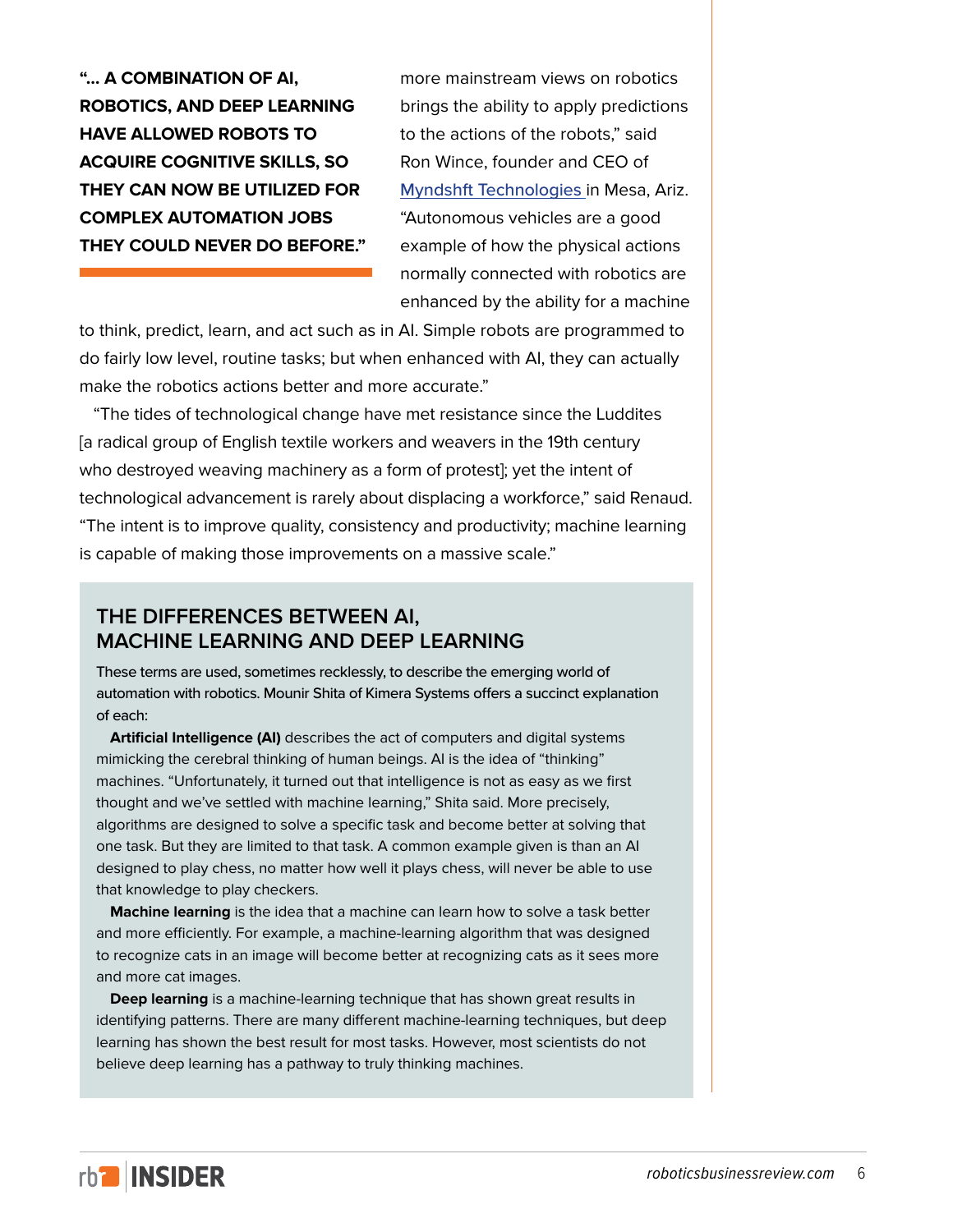<span id="page-6-0"></span>The interrelationship of such characteristics — quality, consistency, and productivity — combine to complement their ability to be another worker.

"If you look at the root of the word robot, it means 'work,' " said Renaud. "Using AI for work is the way I think about robotics and AI together. It's important that we think of robotics as the hands, if you will, of this AI capability, whether they are mechanical hands or digital hands that are navigating software. Then, think about how most of us use components of the brain: you can enhance that robot or that worker to do things more thoughtfully, where it's looking at large, vast amounts of data, and making decisions; or it's using senses like touch, sight, taste, smell, in ways that can be beneficial to this work. I think that robotics and AI aren't mutually exclusive; rather, they complement and enhance each other."



HOW AI WILL RESHAPE THE FUTURE OF LOGISTICS

Once the robots become smarter, the next question is how will they disrupt and reshape the supply chain and logistics sector.

"Robots are starting to play an important role in the retail value chain, because managing an efficient and accurate supply chain is key to ensuring inventory availability, which impacts revenue, growth, and profitability," said Krishnan. "For example, robots and robotic technologies can be utilized in both front-end and back-end retail operations." Some examples include customer assistance (deploying robotic carts, delivering personalized engagement, offering services such as currency exchange, price comparisons, and dispensing loyalty coupons) and employee assistance (supporting faster

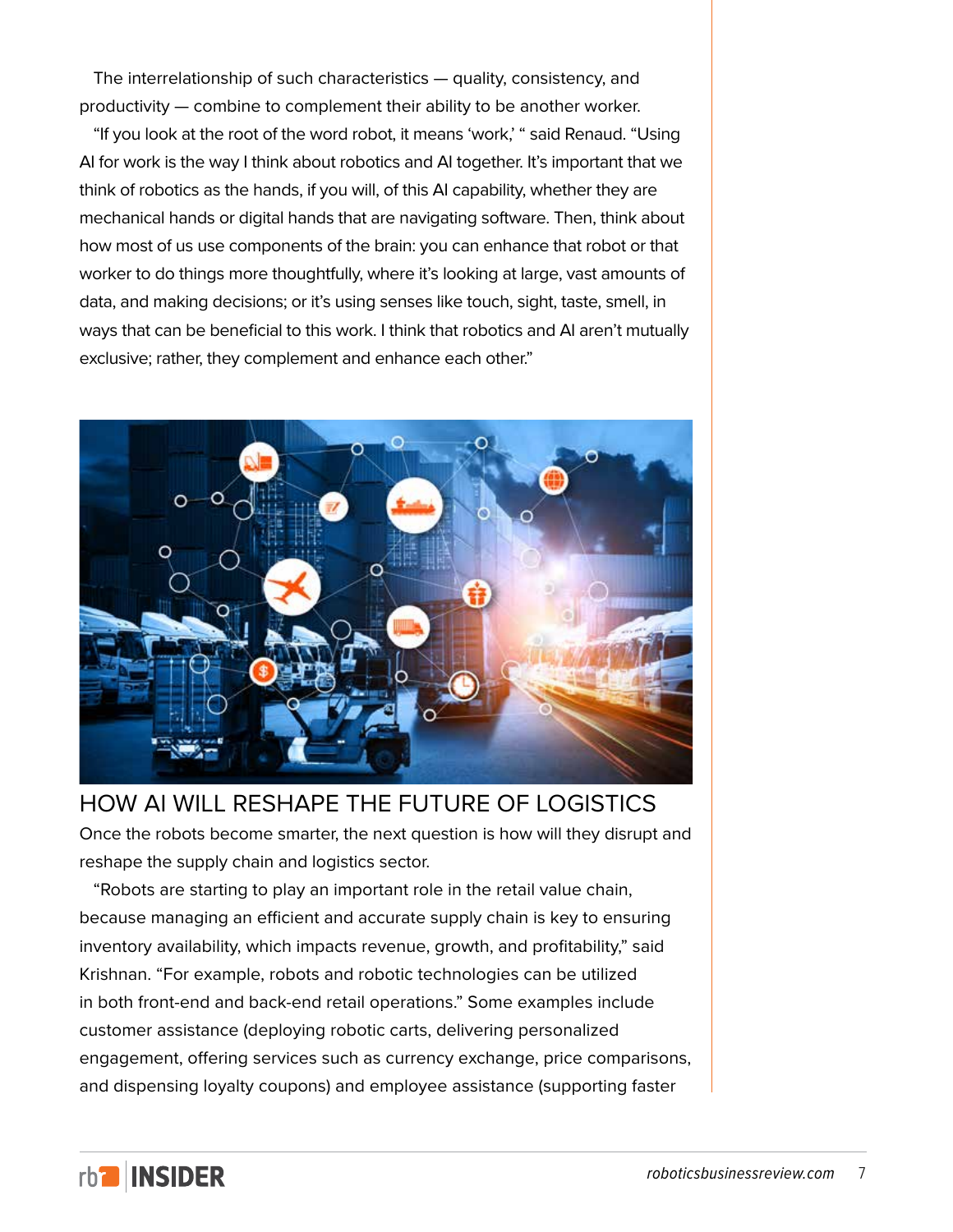fulfillment, minimizing out-of-stock, ensuring planogram [visual representations of a store's products] compliance, and mitigating shrinkage and theft).

Krishnan said AI brings the efficiency that supply chain leaders are so hungry for. For example, the order-to-cash cycle is a key process in supply chain management. But variables such as supply shortages, demand variation, communication gaps, quality variations, and others create bottlenecks and increase costs.

He said the root cause of these variables differ on a day-to-day basis and are difficult to forecast using pre-defined rules. But AI with machine learning uses real-time analytics and action points to define potential challenges and predict them well in advance. By using algorithm models, retailers can process large volumes of supply chain data very quickly to avoid bottlenecks, reduce revenue loss from returns, and improve customer satisfaction with on-time delivery.



Much of the efficiency occurs when the granular intelligence rooted in the engineering of AI is put into action. "AI in supply chain logistics has the distinct ability to increase productivity and efficiency, " said Renaud. "Machine learning and automation can decrease risks associated with overor under-stocking, which can often create a disaster for companies. Beyond the warehouse setting, there is much opportunity to increase equipment utilization. With machines leveraging the experience of the most productive equipment and optimizing it, equipment is then better utilized."

Renaud said that to make those efficiencies possible, there are variables to consider such as the skill set of the order picker and the mix of SKUs (stock

*Smarter robots with enabled AI will allow them to work more efficiently with humans in warehouse settings.*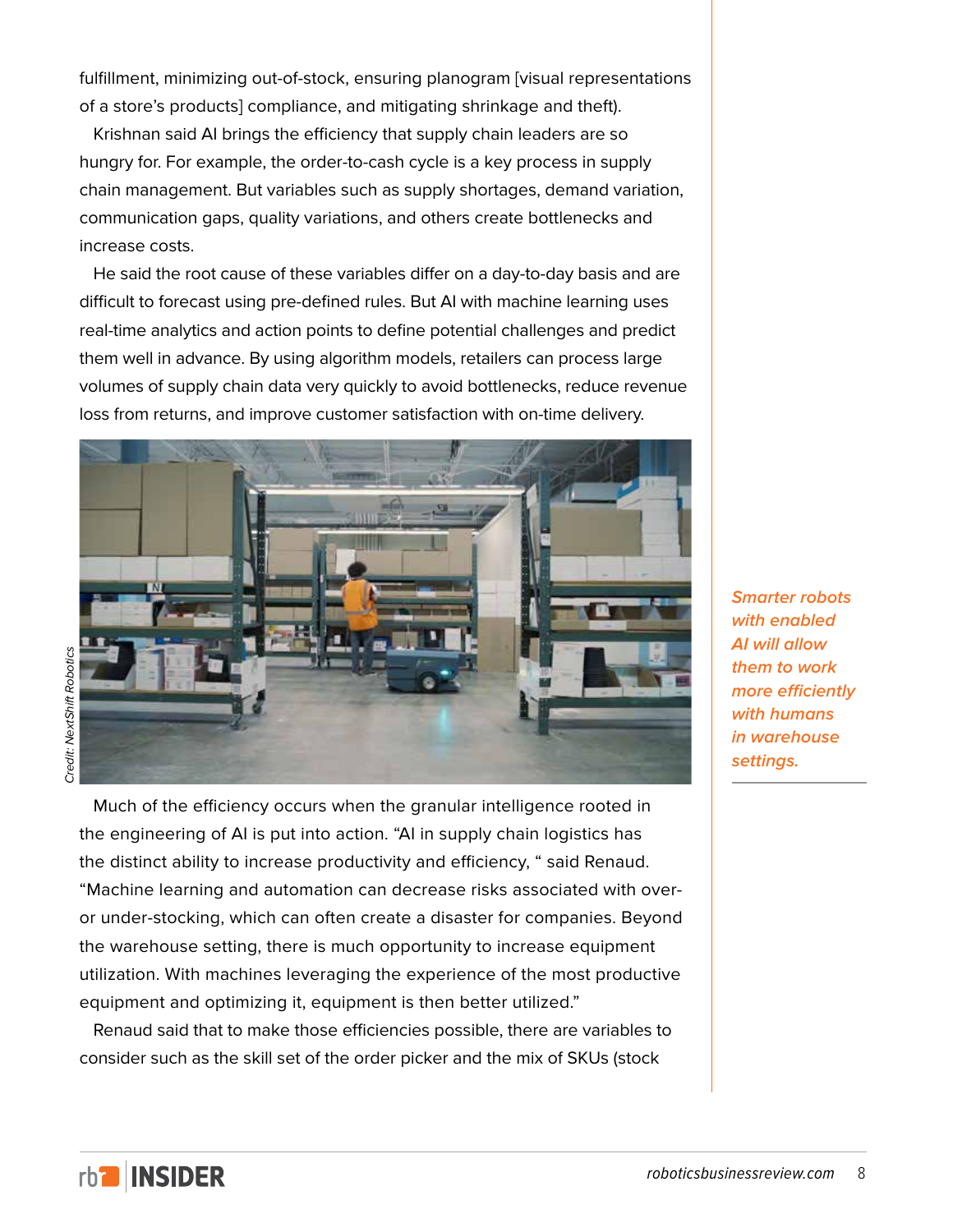<span id="page-8-0"></span>keeping units) within a given facility. Machine learning/AI would increase efficiency of order picking toward the higher end of human productivity and even beyond, while also allowing for a better deployment of SKU slots toward optimum positioning.



# BETTER, FASTER, AND CHEAPER

There's no slowdown in the science and engineering behind AI that lets robots behave and act like human beings. As robots adopt more and improved AI, investment in AI will increase and improve. Robotics and robotic technologies have a high return on investment when companies realize their benefits.

"The technology will continue to get better, faster, and cheaper," said Myndshft's Wince. "As it becomes cheaper and more widely used, and enterprises get smarter, more agile, and more capable, it will get more embraced.

"You will see the technology move from augmentation (its current highest usage) to automation, where AI is able to replicate how a human might make decisions. For this to take place, companies will need to gain more comfort and trust with AI, which takes place with more reps. We are a long way from the self-aware AI that you see in movies. I'm not sure we will ever achieve that level of thinking, but we will get a lot closer."